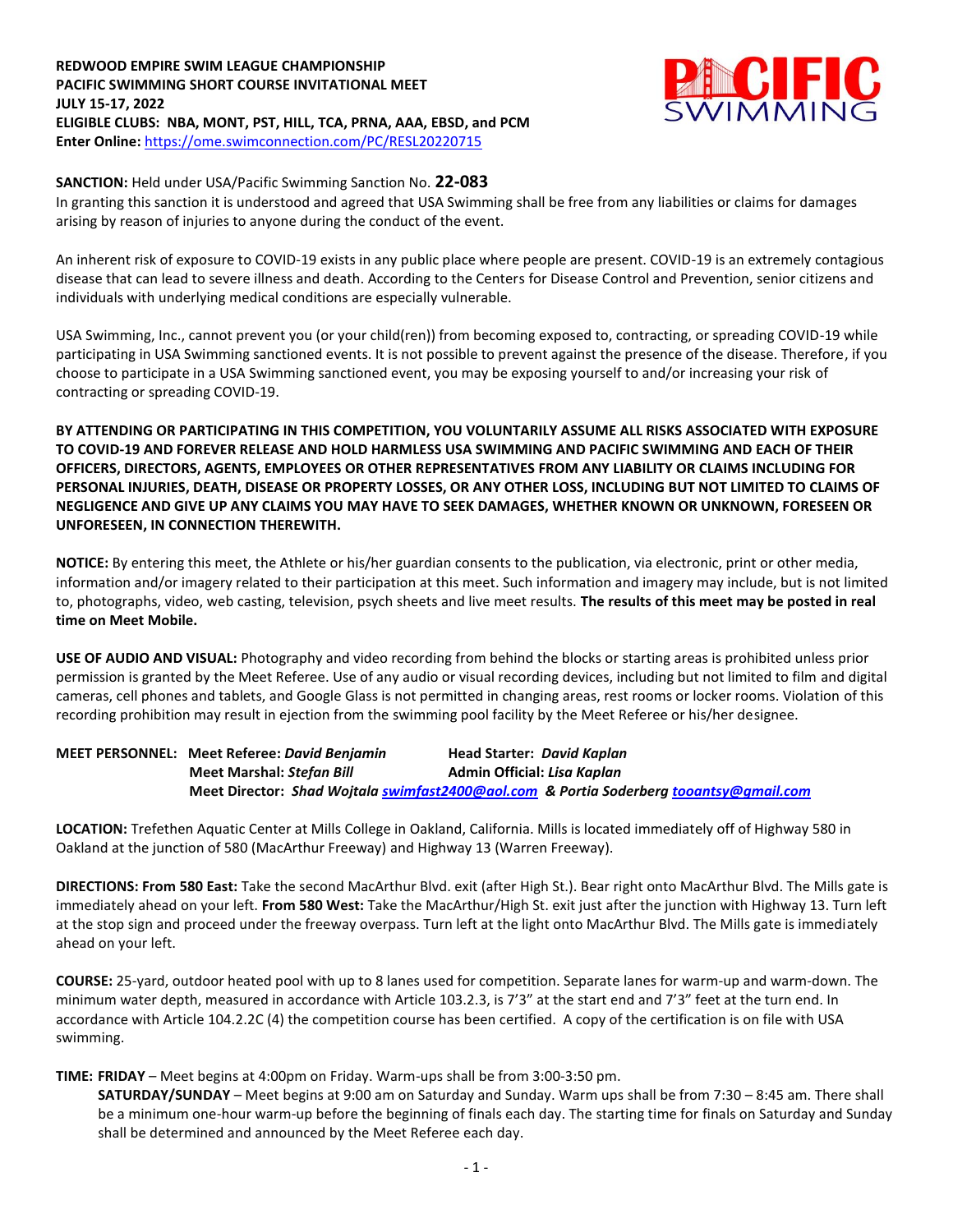**RULES: • The meet shall be pre-seeded for Friday events with a scratch deadline of Thursday, July 14 at 5:00pm. Email all Friday scratches to [swimfast2400@aol.com.](mailto:swimfast2400@aol.com) Saturday and Sunday events to be deck seeded.**

• Current USA and Pacific Swimming rules and warm-up procedures, including the Minor Athlete Abuse Prevention Policy (MAAPP) will govern the meet. A copy of these procedures will be posted at the Clerk-of-Course.

• The local facility's guidelines, restrictions, and interpretation of the local public health guidelines, including mask-wearing and social-distancing, shall be followed at this meet.

• All applicable adults participating in or associated with this meet, acknowledge that they are subject to the provisions of the USA Swimming Minor Athlete Abuse Prevention Policy ("MAAPP"), and that they understand that compliance with the MAAPP policy is a condition of participation in the conduct of this competition.

• All athletes 18 and older must have completed the Athlete Protection Training to be allowed to compete.

• Athletes may compete in a maximum of two (2) events on Friday and up to three (3) individual events on both Saturday and Sunday. A maximum of eight (8) individual events may be swum and scored over the three-day competition per athlete.

• All 8 & under events shall be timed finals.

• Individual events (other than 8 & under events) are preliminaries and finals, except the 400 IM, 12 & under 200 IM, 12 & under 200 Freestyle, 500 Freestyle, 200 Backstroke, 200 Butterfly, and 200 Breaststroke, which shall be swum as timed finals.

• The 13 & Over 200 IM and 200 Free events shall be swum as 13 & Over in prelims but will be swum 13-14 and 15-18 in finals.

• The 200 Back, 200 Breast, and 200 Fly will be swum as 13 & Over in prelims and will be timed finals. They will be scored 13-14 and 15-18.

• All prelim events will swim fast to slow with the top 3 heats circle seeded. Finals will swim Consolation Final first and Championship Final second.

• The eight fastest swims from preliminaries shall qualify for championship finals. The next eight fastest swims shall qualify for consolation finals.

• In the discretion of the Meet Referee, the 500 Freestyle events may be combined and may be swum as alternating girls and boys heats. Athletes must provide their own timers and counters for the 500 free.

• If local conditions warrant it the Meet Referee, with the concurrence of the Meet Director, may require a mandatory scratch down. Immediate cash refunds shall be made for any mandatory scratches.

**• All coaches and deck officials shall display their USA Swimming membership cards in a visible manner. Deck Pass may also be used to prove registration status.** 

**UNACCOMPANIED ATHLETES:** Any USA Swimming Athlete-Member competing at the meet must be accompanied by a USA Swimming Member-Coach for the purposes of Athlete supervision during warm-up, competition and warm-down. If a Coach-Member of the Athlete's USA Swimming Club does not attend the meet to serve in said supervisory capacity, it is the responsibility of the Athlete or the Athlete's legal guardian to arrange for supervision by a USA Swimming Member-Coach. The Meet Director or Meet Referee may assist the Athlete in making arrangements for such supervision; however, it is recommended that such arrangements be made in advance of the meet by the Athlete's USA Swimming Club Member-Coach.

**RACING STARTS:** Athletes must be certified by a USA Swimming member-coach as being proficient in performing a racing start or must start the race in the water. It is the responsibility of the Athlete or the Athlete's legal guardian to ensure compliance with this requirement.

**RESTRICTIONS:** • Smoking and the use of other tobacco products is prohibited on the pool deck, in the locker rooms, in spectator

seating or standing areas and in all areas used by athletes, during the meet and during warm-up periods.

- Sale and use of alcoholic beverages is prohibited in all areas of the meet venue.
- No glass containers are allowed in the meet venue.
- No propane heater is permitted except for snack bar/meet operations.
- All shelters shall be properly secured.
- Deck changes are prohibited.
- No pets allowed on deck, other than service assistance animals.

• Destructive devices, to include but not limited to, explosive devices and equipment, firearms (open or concealed), blades, knives, mace, stun guns and blunt objects are strictly prohibited in the swimming facility and its surrounding areas. If observed, the Meet Referee or his/her designee may ask that these devices be stored safely away from the public or removed from the facility. Noncompliance may result in the reporting to law enforcement authorities and ejection from the facility. Law enforcement officers (LEO) are exempt per applicable laws.

• Photography and video recording from behind the blocks or starting areas is prohibited unless prior permission is granted by the meet referee. Use of any audio or visual recording electronic devices, including but not limited to film and digital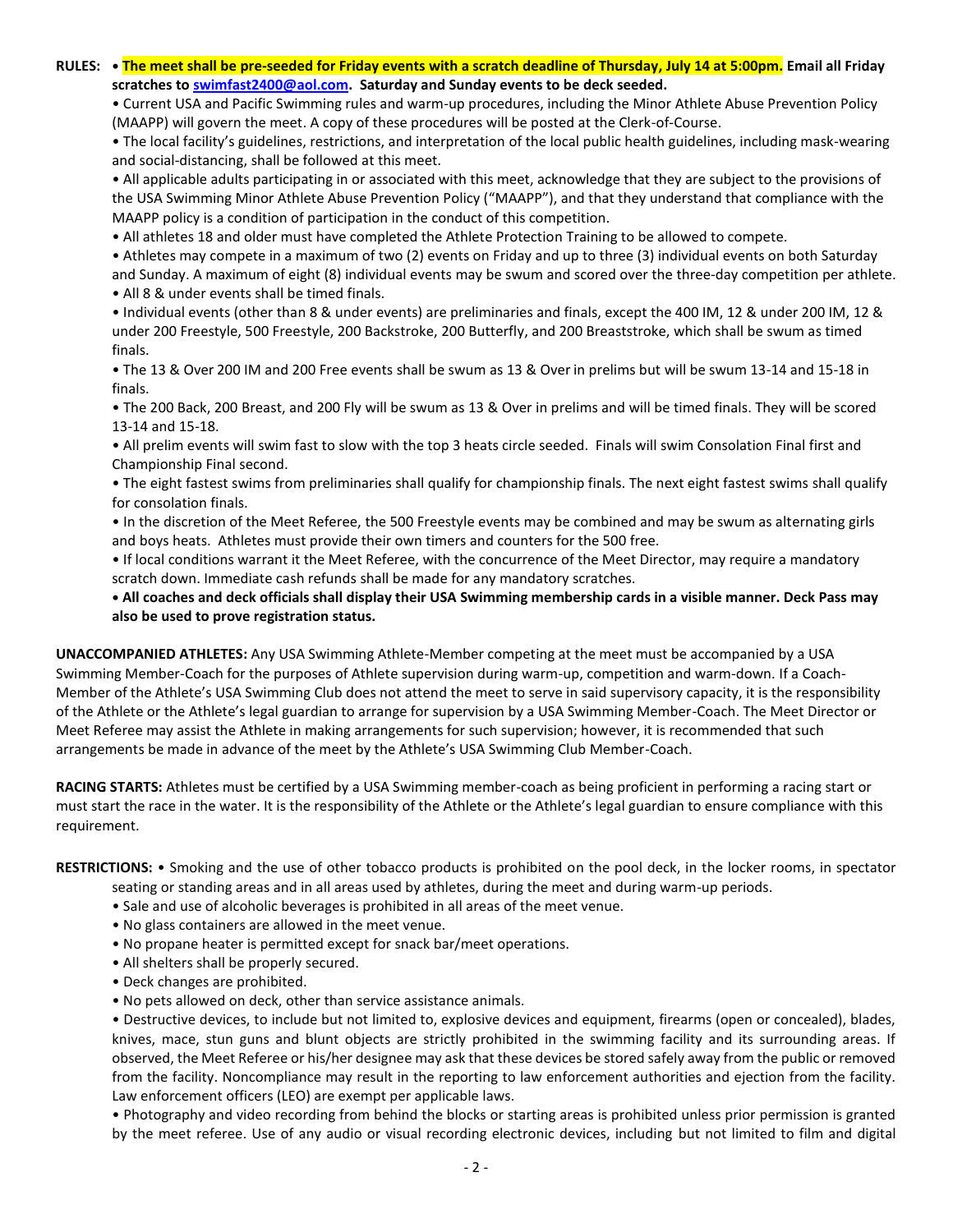camera, cell phones, tablets, and Google Glass, is not permitted in changing areas, rest rooms or locker rooms. Violation of this recording prohibition may result in the ejection from the swimming pool facility by the meet referee or his/her designee. • Operation of a drone, or any other flying apparatus, is prohibited over the venue (pools, athlete/coach areas, spectator areas and open ceiling locker rooms) any time athletes, coaches, officials and/or spectators are present.

# • **ONLY COACHES, ATHLETES, OFFICIALS, TIMERS, AND MEET STAFF ARE ALLOWED BEHIND THE STARTING BLOCKS WHEN MEET IS IN SESSION.**

**ELIGIBILITY:** • Athletes must be current members of USA Swimming and enter their name and registration number on the meet entry card as they are shown on their Registration Card. If this is not done, it may be difficult to match the Athlete with the registration and times database. The meet host will check all Athlete registrations against the SWIMS database and if not found to be registered, the Meet Director shall accept the registration at the meet (a \$10 surcharge will be added to the regular registration fee). Duplicate registrations will be refunded by mail.

• The meet is only open to athletes attached to or in training with the following Clubs: **NBA, MONT, PST, HILL, TCA, PRNA, AAA, EBSD, and PCM.**

• Entries with "NO TIME" shall be accepted.

• Entry times submitted for this meet may be checked against a computer database and may be changed in accordance with Pacific Swimming Entry Time Verification Procedures.

• Athletes with a disability are welcome to attend this meet and should contact the Meet Director or Meet Referee regarding any special accommodations on entry times and seeding per Pacific Swimming policy.

• Athletes 19 years of age and over may compete in the meet for time only, no individual awards and no individual scores. **Athletes 19 years and older may compete, score, and be awarded in the 13 & Over relays**.

• The Athlete's age will be the age of the Athlete on the first day of the meet.

## *Athletes who falsify their entry form by listing a club to which they are not legitimately associated will be rejected from the meet. Further, entry fees will not be refunded and they may be referred to the Pacific Swimming Review Committee for disciplinary action.*

**ENTRY FEES:** \$6.00 per event plus an \$8.00 participation fee per athlete. \$16.00 per relay. No refunds shall be made, except mandatory scratch downs. There is no additional fee for relay only athletes.

#### **ONLINE ENTRIES: All individual entries shall be submitted online.** To enter online go to

<https://ome.swimconnection.com/PC/RESL20220715> to receive an immediate entry confirmation. This method requires payment by credit card. Swim Connection, LLC charges a processing fee for this service, equal to \$1 per athlete plus 5% of the total Entry Fees. Please note that the processing fee is a separate fee from the Entry Fees. Online entries shall be accepted until 11:59pm on Wednesday, July 6, 2022. Please ensure that the athlete's name and date of birth in Swim Connection match what is shown on the athlete's USA Swimming Registration Card.

**RELAY ENTRIES:** • Relay's must be entered and paid online prior to the entry deadline. This includes any exhibition relays. No On-Deck entries accepted. Exhibition relays may be entered but will not be scored.

- **All Relay-only Athletes must be entered into SwimConnection prior to July 6, 2022, 11:59pm.**
- Unattached Athletes may not swim in Relays**.**
- Relay scratches/updates shall be made prior to 11:00am on the day of the relay.
- All relays shall be swum at the conclusion of the preliminary session each day.
- All 8 & Under Mixed-Gender relays can be any combination of boys/girls.
- EACH TEAM WILL BE ALLOWED A MAXIMUM OF 2 SCORING RELAYS PER RELAY EVENT.

**CHECK-IN: On Friday the meet will be pre-seeded with a scratch deadline of Thursday, July 14 at 5:00pm. Email all scratches to [swimfast2400@aol.com.](mailto:swimfast2400@aol.com)** On Saturday and Sunday, the meet shall be deck seeded. Athletes shall check-in at the Clerk-of-Course. No event shall be closed more than 30 minutes before the scheduled start of the session. **Close of check-in for all prelim events for that day shall be at 10:30AM.** Athletes who do not check in shall not be seeded and shall not be allowed to compete in that event.

**SCRATCHES:** • Athletes shall not be penalized for missing preliminary events.

• Any athlete qualifying for any level of finals in an individual event who may not wish to swim in finals shall either scratch or declare intent to scratch from that final within 30 minutes after the announcement of qualifiers. An athlete who declares intent to scratch shall declare their final intention within 30 minutes after their last individual preliminary event.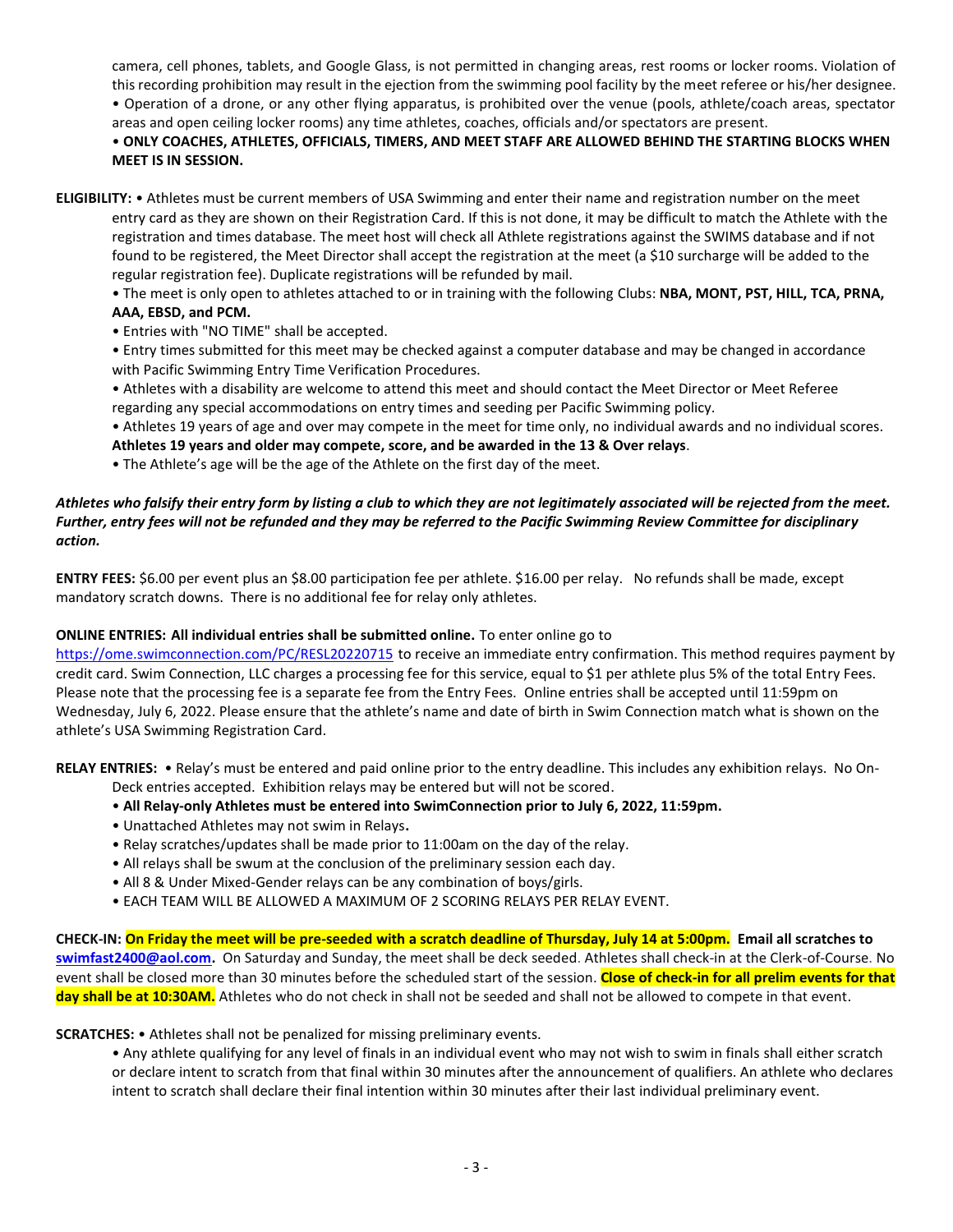• Any athlete qualifying for a consolation final or final race in an individual event who fails to show up in said consolation final or final race prior to calling the alternate shall be barred from their next final event for that day. Should the Athlete have no additional final events for that day they shall be barred from their next preliminary event.

**AWARDS: Individual Event Finals**: Ribbons awarded to 1st thru 16th place. 13 & Over events shall be awarded as 13-14 and 15-18  **Relays**: Ribbons awarded to 1st, 2nd, and 3rd place Clubs (8 & Under Mixed, 10 & Under, 11-12, and 13 & Over)  **Team Trophies:** Awarded to 1st through 3rd place Clubs.  **High point trophies:** shall be awarded to a boy and a girl in each of the following age groups: 8&U, 9-10, 11-12, 13-14, 15-18.

**SCORING: Individual Events:** 

 **Finals:** 20, 17, 16, 15, 14, 13, 12, 11  **Consolations:** 9, 7, 6, 5, 4, 3, 2, 1  **Relays:** 1st through 16th place: 40, 34, 32, 30, 28, 26, 24, 22, 18, 14, 12, 10, 8, 6, 4, 2

**ADMISSION:** Free. This meet should be posted on MEET MOBILE. Printed programs will be available for Officials and Coaches Only.

**SNACK BAR:** Snack bar may be provided.

**HOSPITALITY:** Coaches and Officials will be provided food, snacks, and refreshments.

**MISCELLANEOUS:** No overnight parking is allowed. Facilities shall not be provided after meet hours.

**MINIMUM OFFICIALS:** The Meet Referee shall conduct an inventory of Officials and shall compare the number of athletes entered against the number of Officials that worked representing each club per day of the meet. Those clubs that have not provided sufficient Officials in a day of the meet, in accordance with the table below, will be fined \$100 per missing Official per day.

| Number of athletes entered in meet<br>per club per day | Number of trained and carded officials<br>required |
|--------------------------------------------------------|----------------------------------------------------|
| $1 - 10$                                               |                                                    |
| $11 - 25$                                              |                                                    |
| 26-50                                                  |                                                    |
| 51-75                                                  |                                                    |
| 76-100                                                 |                                                    |
| Every 20 Athletes over 100                             |                                                    |